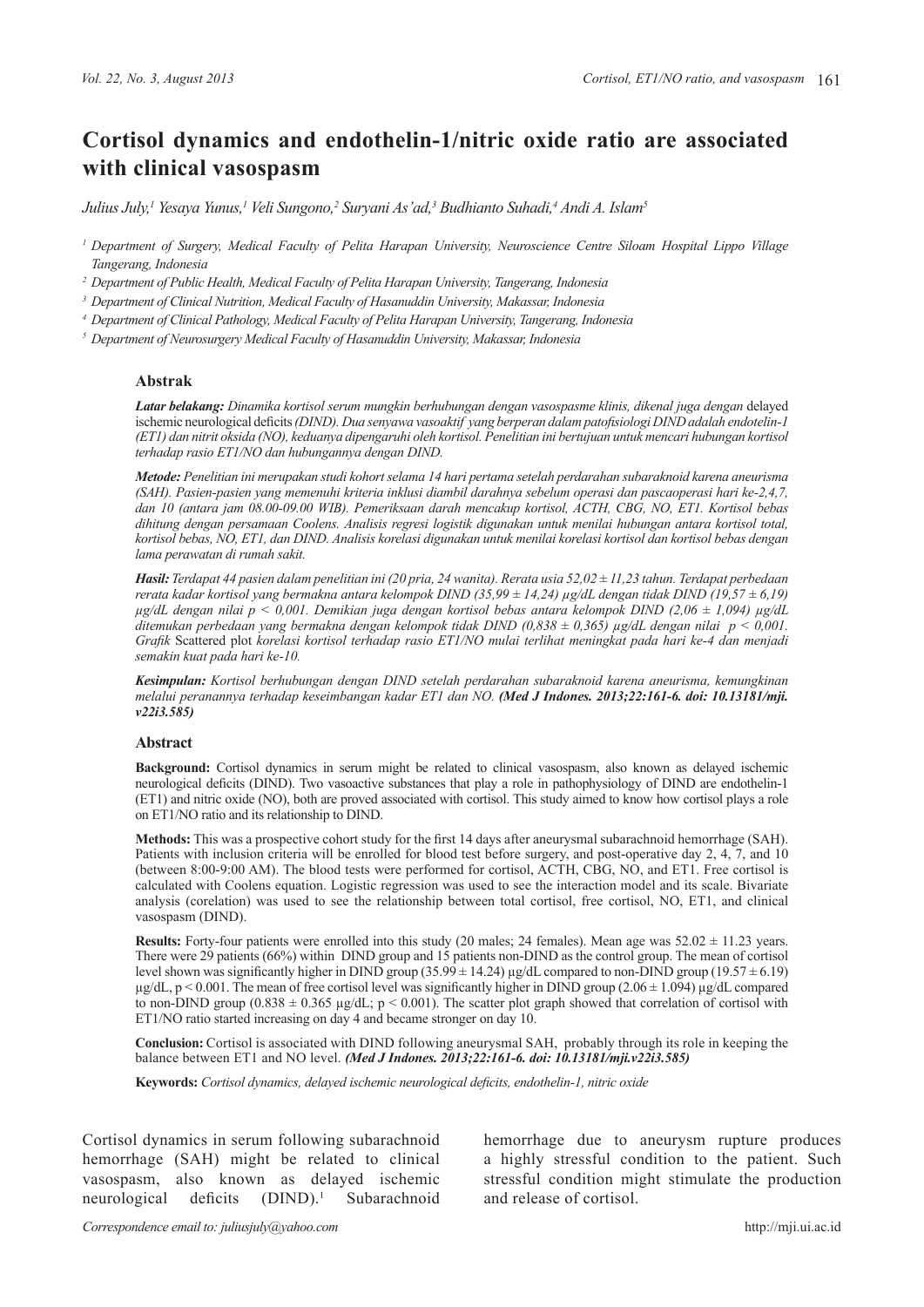Two important vasoactive substances that play a role in physiology and pathophysiology of DIND are endothelin  $1$  (ET1) and nitric oxide (NO).<sup>2</sup> Endothelin 1 is produced by vascular smooth muscle cells and endothelial cells. It is a strong vasocontrictor that play antagonist role to NO as a vasodilator.<sup>3</sup> Animal and cell culture studies have shown that glucocorticoid (cortisol) stimulate the production and release of ET1, probably through increase transcription of prepro-ET  $mRNA$ <sup>4,5</sup>

Cortisol also inhibit the NO synthase (NOS), inducible NOS (iNOS) and endothelial NO (eNOS) isoforms, $6,7$  directly through reducing its production, $8$ or indirectly through reducing tetrahydrobiopterin as an essential co-factor of eNOS.<sup>9</sup> This study aimed to observe the relationship between cortisol dynamic and ET1/NO ratio which might be associated with DIND.

# **METHODS**

# **Study design**

This was a prospective cohort study for the first 14 days after aneurysmal SAH. The study was conducted at Siloam Hospital Lippo village from January 2009 to December 2011. This study was designed to observe the cortisol dynamics in relation to the ET1/ NO ratio and its relationship with the disease course of aneurismal SAH. The study follows a consecutive cohort of aneurysmal SAH patients, age  $> 18$  years, who underwent clipping surgery within 72 hours of onset, and they were followed for 14 days. The exclusion criteria were glucocorticoid medication during admission or treatment, sepsis, and pregnancy. Patients who died on first post-operative day, were also excluded.

# **Patient population and clinical data collection**

Demographic data including age, sex, and smoking behaviour were collected. All patients or their next of kin provided consent for this study, which is approved by the institutional Review Board of Universitas Hasanuddin Makassar (Registered Number: UH10080162). All patients underwent CT-angiography to identify the aneurysm location, and to reduce the bias, only patients who underwent clipping surgery were enrolled. All patients were managed in the intensive care unit by the neurosurgical and neurointensivist team. Nimodipine was routinely given for at least 14 days (with infusion rate of 2 mg/hour). Lumbal drain was also routinely inserted to drain the blood stained CSF. The neurological status was assessed

at the time of admission and graded according to World Federation of Neurosurgical Society (WFNS) Scale.<sup>10</sup> CT-scan grading according to Fisher<sup>11</sup> were also recorded. Clinical vasospasm also known as DIND is defined as a decrease Glasgow coma scale (GCS) more than one point compare to initial assessment. Patients, outcome was graded according to modified Ranklin scale<sup>12</sup> at the time when the patients went home.

## **Laboratory study**

Patients with inclusion criteria will be enrolled for blood test before surgery, and post-operative day 2, 4, 7, and 10. A ten milliliter sample of venous blood was taken between 8.00-9.00 AM every scheduled day. All serum and plasma were stored at -80°C until completion of the study. The blood study consist of cortisol, adrenocorticotrophic hormone (ACTH), cortisol-binding globulin (CBG), NO, and ET1. Serum cortisols levels ( $\mu$ g/dL) were measured with an immunoassay using Elecsys cortisol kit (cat no 11875116 122). Cortisol binding globulin levels (µg/mL) were measured with radio immunoassay using transcortin RIA (cat no MG13061). Reference interval for male 22-55 µg/mL and female 40-154 µg/mL. Free cortisol is calculated with Coolens equation.<sup>13</sup> ACTH levels (pg/mL) were measured with an immunoassay using ALPCO immunoassay (cat 21-ACTHU-E01, lot 1391). NO level (pg/dL) were measured with photometric assay measurement, using Nitrate/ Nitrite Colorimetric Assay Kit (cat No.780001) from Cayman Chemical Co. US. ET1 level (pg/dL) were measured with quantitative enzyme immunoassay technique, using assay designs stressen bioreagents (catalog No.900-020A).

# **Statistical analysis**

All the data were analyzed using SPSSv16, (SPSS Inc., Chicago, IL) and reviewed by a professional statistical consultant. Data were presented descriptively and underwent bivariate analysis. Comparison analysis (Independent t-test) was used to see the difference of total cortisol, free cortisol, ET1, and NO between DIND group and Non DIND group during the onset of DIND. Corelation analysis and logistic regression analysis is used to see the relationship, interaction model and it's scale between total cortisol, free cortisol, ET1, NO, and DIND neurological status.

# **RESULTS**

There were 44 patients enrolled in this study (20 male; 24 female). Mean age is  $52.02$  years  $(52.02 \pm 11.23)$ .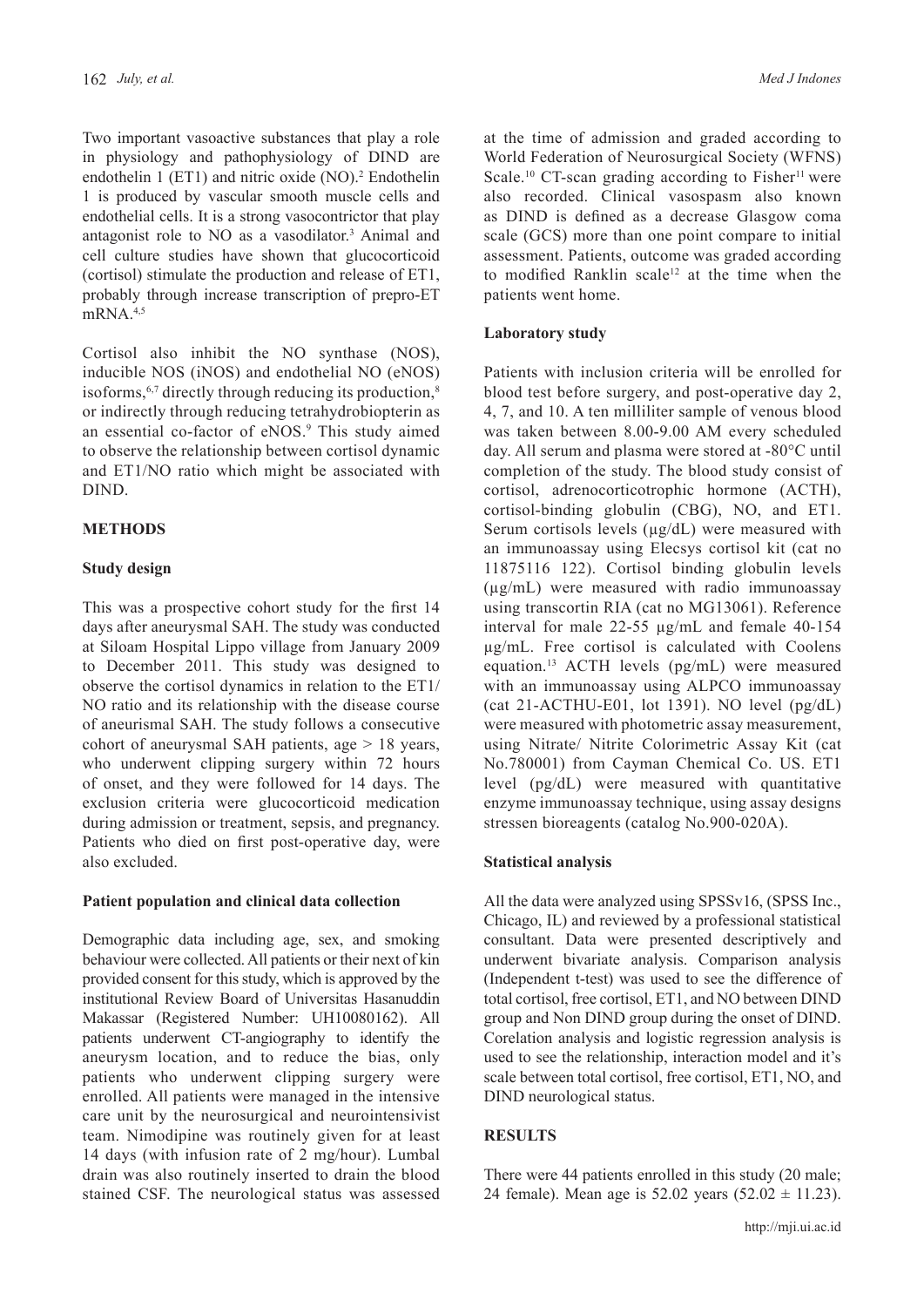Initially, 38 (86%) patients came with WFNS grade 3 or better, and 33 (75%) patients presented with Fisher grade 3 or less. Most of the cases, 18 (41%) were presented on day one of ruptured aneurysm, 15  $(34%)$  on day two, dan 11  $(25%)$  on day 3. There were 46 aneurysms, two patients have 2 aneurysms each. Most aneurysms, 43 (93%) are located at anterior circulation.

There are 29 patients (66%) on DIND group and 15 (44%) of Non DIND group. Age distribution between the two groups are not significantly different ( $p = 0.224$ ). The mean of cortisol ( $p < 0.001$ ) and free cortisol ( $p <$ 0.001) during the onset of DIND is significantly higher compared to the Non DIND group (Table 1).

Logistic regression result shows a significant relationship between free cortisol and DIND ( $p = 0.005$ ). The odds ratio is 34.19 (high), conversion to risk become 97%. Unfortunately the 95% CI range is very wide (2.95- 396.32). Although the statistical result showed significant association of free cortisol with DIND outcome  $(p =$ 0.005 and odds ratio/OR 34.19); the 95% CI is very wide (2.95-396.32). This wider confidence interval means the more variability of this sample population with lowest point estimation of  $OR = 2.95$  and the highest point estimation  $OR = 396.32$ , but all of the OR are more than 1 which means there is a significant association. The total cortisol level also shows significant association with DIND ( $p = 0.001$ ). Although its OR is small (1.21), but the 95% CI is narrow (1.07- 1.37) and its standard deviation is 0.074 (Table 2). It means that the results show more consistency of association, with a lower limit of 1.07 and a higher limit of 1.37.

There is no statistical difference in terms of mean of length of stay between the two groups ( $p = 0.057$ ) (Table1), but if we observe carefully the result support that patient with DIND will have longer hospital stay (Table 3).The cortisol and free cortisol on day -2, -4, -7, and -10 showed significant correlation with length of stay in hospital ( $p < 0.05$ ) (Table 3).

The role of cortisol on ET1/NO ratio started to show significancy on day 4, and became stronger and stronger in the second week (Figure 1).

Patients' outcomes based on modified Ranklin Scale were fairly good, only two cases of mortality occured. One died on day 15 due to progressive vasospasm, and another one died on day 16 due to pneumonia.

Table 2. Logistic regression result between cortisol, free cortisol, ACTH, CBG with DIND

| Indicator     | р     | OR.   | 95% CI       |
|---------------|-------|-------|--------------|
| Cortisol      | 0.001 | 1 21  | 1.07:1.37    |
| Free-Cortisol | 0.005 | 34.19 | 2.95; 396.32 |
| CBG           | 0.081 | 0.95  | 0.89; 1.00   |
| <b>ACTH</b>   | 0.844 | 1     | 0.98:1.02    |
| ET1/NO ratio  | 0.314 | 0.98  | 0.95; 1.01   |

Table 3. Correlation between cortisol and free cortisol with length of stay

| Day      |       | Cortisol |       | Free cortisol |
|----------|-------|----------|-------|---------------|
|          | r     | p        | r     | р             |
| Day $0$  | 0.155 | 0.328    | 0.205 | 0.194         |
| Day 2    | 0.319 | 0.045    | 0.515 | 0.001         |
| Day 4    | 0.360 | 0.019    | 0.339 | 0.028         |
| Day 7    | 0.315 | 0.042    | 0.318 | 0.040         |
| Day $10$ | 0.371 | 0.018    | 0.252 | 0.117         |

Table 1. Comparison of mean cortisol, free cortisol, and other variables between non DIND group and DIND group

| Variable                   | Non DIND $(n = 15)$ |             | DIND $(n=29)$     |              |              |
|----------------------------|---------------------|-------------|-------------------|--------------|--------------|
|                            | Mean $\pm$ SD       | Min/Max     | Mean $\pm$ SD     | Min/Max      | p            |
| Cortisol $(\mu g/dL)$      | $19.57 \pm 6.19$    | 8.30/30.84  | $35.99 \pm 14.24$ | 15 73/70 12  | ${}_{0.001}$ |
| Free cortisol $(\mu g/dL)$ | $0.84 \pm 0.37$     | 0.23/1.54   | $2.06 \pm 1.09$   | 0.65/4.25    | ${}_{0.001}$ |
| $ACTH$ ( $\mu$ g/dL)       | $30.02 \pm 25.39$   | 8.14/96.44  | $31.90 \pm 33.12$ | 3.22/128.06  | 0.849        |
| $CBG (\mu g/dL)$           | $39.99 \pm 11.86$   | 18.44/60.80 | $33.41 \pm 11.05$ | 14.00/56.50  | 0.075        |
| ET1/NO ratio (pg/dL)       | $0.36 \pm 0.15$     | 0.19/0.73   | $0.43 \pm 0.31$   | 0.03/1.38    | 0.394        |
| Age (year)                 | $49.00 \pm 8.67$    | 36.00/64.00 | $53.00 \pm 12.21$ | 22.00/74.00  | 0.224        |
| Length of stay (day)       | $22.00 \pm 17.05$   | 10.00/69.00 | $42.00 \pm 39.27$ | 11.00/215.00 | 0.057        |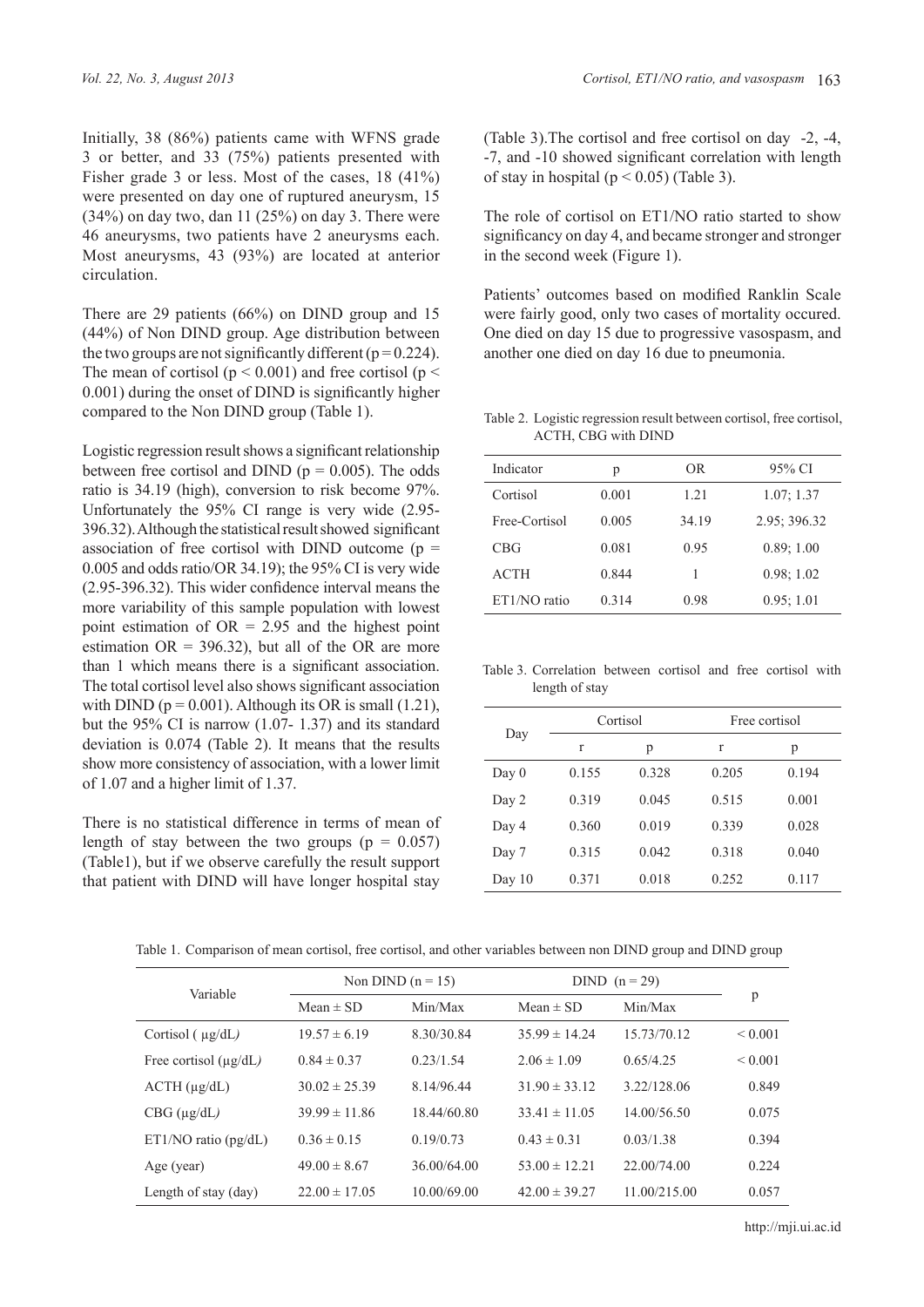

*Figure 1. Scattered plot graph shows correlation between cortisol and ET1/NO ratio on day 0,2,4,7 and 10*

## **DISCUSSION**

The role of cortisol after aneurysmal SAH is still unclear. SAH after the aneurysm rupture produces a very stressful condition to the patient.14 The blood that occupied the subarachnoid space cause a severe headache (thunderclamp headache) and it also iritate all the neurovascular structure especially the hypothalamus pituitary area. Such condition might stimulate the production and release of cortisol. Recent studies support the evidence that patient with SAH suffered severe systemic stress, including the cardiovascular system.<sup>15</sup> Previous study have shown that cortisol dynamics in the acute phase of aneurismal SAH is associated with disease severity and outcome.<sup>1</sup> Study by Bendel, et al which evaluate the pituitary-adrenal function after acute subarachnoid hemorrhage showed that the severity of disease was not associated with cortisol level.<sup>16</sup> In their study, they did not look at the correlation between cortisol and neurological state. Also they failed to show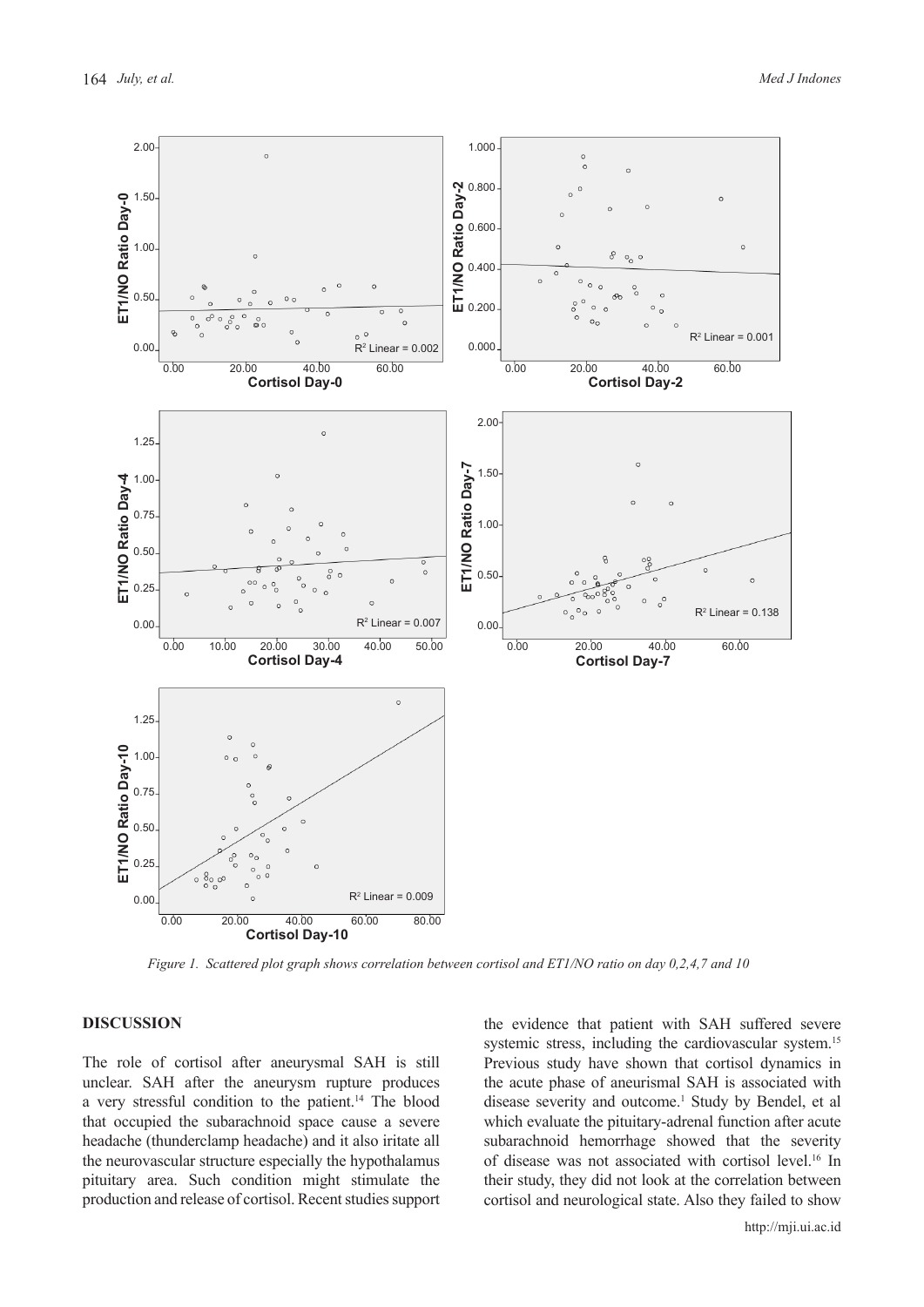the differences of adrenal response between comatous  $(GCS < 8)$  and non comatous patients.

Our study, showed that there are significant differences for both cortisol level  $(p < 0.001)$  and free cortisol level  $(p$  $< 0.001$ ) between the DIND group and non DIND group (Tabel 3). Vergouwen, et al also showed that increase in cortisol level was associated with DIND, probably through hyperglicemia and endothelial dysfunction (von Willebrand factor).17 The von Willebrand factor is synthesized by, and stored in, endothelial cells. When it's released, this factor appears to mediate platelet aggregation and adhesion.

Cortisol release during the first week of SAH is predominantly controlled by the hipothalamo-pituitaryadrenal axis through ACTH. At the second week, its role is taken over extra ACTH cortisol release.14 It's probably due to the inflamation pathway that become dominant after the first week. It involves interleukin-6 (IL-6),<sup>18</sup> IL-1, and TNF- $\alpha$ .<sup>19</sup>

Whether the role of the cortisol is part of stress response or it also contribute to the clinical worsening of DIND is still unclear. The result on free cortisol that significantly increased during the onset of DIND  $(p < 0.001)$  support the evidence that it probably play some biological role during the clinical worsening. Serum cortisol have been proven to associate with increased vasoconstriction response of coronary vessels.20 Similar process might happen to brain blood vessels after aneurysmal SAH. Cortisol stimulate the production and release of ET1 through increased transcription of prepro-ET mRNA.<sup>4</sup> It also inhibit NOS, iNOS, and eNOS isoforms,<sup>7</sup> directly through reducing its production<sup>8</sup> and indirectly through reducing production of essential cofactor of eNOS, the tetrahydrobiopterin.<sup>9</sup>

Result of this study shows that the role of cortisol on ET1/NO ratio started at day-4 and became stronger at the second week. It is consistent with the evidence that DIND usually start at day-3 or -4 following SAH, progressively worsening until day-7 when the oxyhemoglobin level from blood degradation product reached its peak level.<sup>21</sup>

It is concluded that high cortisol level is associated with DIND following aneurysmal SAH. The role of cortisol probably is through its role on maintaining the balance between ET1 and NO level.

# **REFERENCES**

1. Poll EM, Bostrom A, Burgel U, et al. Cortisol dynamics in the acute phase of aneurysmal subarachnoid hemorrhage: associated with disease severity and outcome. J Neurotrauma. 2010;27(1):189-95.

- 2. Suhardja A. Mechanism of disease: Roles of nitric oxide and endothelin -1 in delayed cerebral vasospasm produced by aneurismal subarachnoid hemorrhage. Nature Clinical Practice Cardiovascular Medicine. 2004;1(2):110-6.
- 3. Bourque SL, Davidge ST, Adams MA. The interaction between endothelin -1 and nitric oxide in the vasculature: new perspectives. AmJ Physiol Regul Integr Comp Physiol*.* 2011;300(6):R1288-95.
- 4. Morin C, Asselin C, Boudreau F, Provencher PH. Transcriptional regulation of pre-pro-endothelin-1 gene by glucocorticoids in vascular smooth muscle cells. Biochem Biophys Res Commun. 1998;244(2):583-7.
- 5. Provencher PH, Villeneuve A, Morin C. Glucocorticoids increase preproendothelin-1 expression in rat aorta. Endocr Res.1998;24:737-41.
- 6. Korhonen R, Lahti A, Hamalainen M, Kankaanranta H, Moilanen E. Dexamethasone inhibits inducible nitricoxide synthase expression and nitric oxide production by destabilizing mRNA in lipopolysaccharide-treated macrophages. Mol Pharmacol. 2002;62(3):698-704.
- 7. Wallerath T, Witte K, Schafer SC, et al. Down-regulation of the expression of endothelial NO synthase is likely to contribute to glucocorticoid-mediated hypertension. Proc Natl Acad Sci U S A. 1999;96(23):13357-62.
- 8. Rogers KM, Bonar CA, Estrella JL, Yang S. Inhibitory effect of glucocorticoid on coronary artery endothelial function. Am J Physiol Heart Circ Physiol. 2002;283(5):H1922-8.
- 9. Thony B, Auerbach G, Blau N. Tetrahydrobipterin biosynthesis, regeneration, and functions. Biochem J. 2000;347:1-26.
- 10. Drake CG. Report of World Federation of Neurological Surgeons Committee on a universal subarachnoid hemorrhage grading scale. J Neurosurg. 1988;68(6):985-6.
- 11. Fisher CM, Kistler JP, Davis JM. Relation of cerebral vasospasm to subarachnoid hemorrhage visualized y CT Scanning. Neurosurgery. 1980;6(1):1-9.
- 12. Van Swieten JC, Koudstaal PJ, Visser MC, Schouten HJA, van Gijr J. Interobserver agreement for the assessment of handicap in stroke patients. Stroke. 1988;19(5):604-7.
- 13. Coolens JL, Van BH, Heyns W. Clinical use of unbound plasma cortisol as calculated from total cortisol and corticosteroid-binding Globulin. J Steroid Biochem. 1987;26(2):197-202.
- 14. July J, As'ad S, Suhadi B, Islam AA. The association between cortisol dynamics and the course of aneurysmal subarachnoid hemorrhage. Asian J Neurosurg*.*  2011;6(2):83-7.
- 15. July J, As'ad S, Suhadi FX, Islam AA. Cortisol dynamics are associated with electrocardiographic abnormalities following the aneurysmal subarachnoid hemorrhage. J Cardiovasc Dis Re. 2012;3(4):315-8.
- 16. Bendel S, Koivisto T, Ruokonen E, et al. Pituitary-Adrenal function in patients with acute subarachnoid haemorrhage; A prospective cohort study. Crit Care. 2008;12:R126.
- 17. Vergouwen MD, van Geloven N, de Haan RJ, Kruyt ND, Vermeulen M, Roos YB. Increased cortisol levels are associated with delayed cerebral ischemia after aneurysmal subarachnoid hemorrhage. Neurocrit Care. 2010;12(3):342-5.